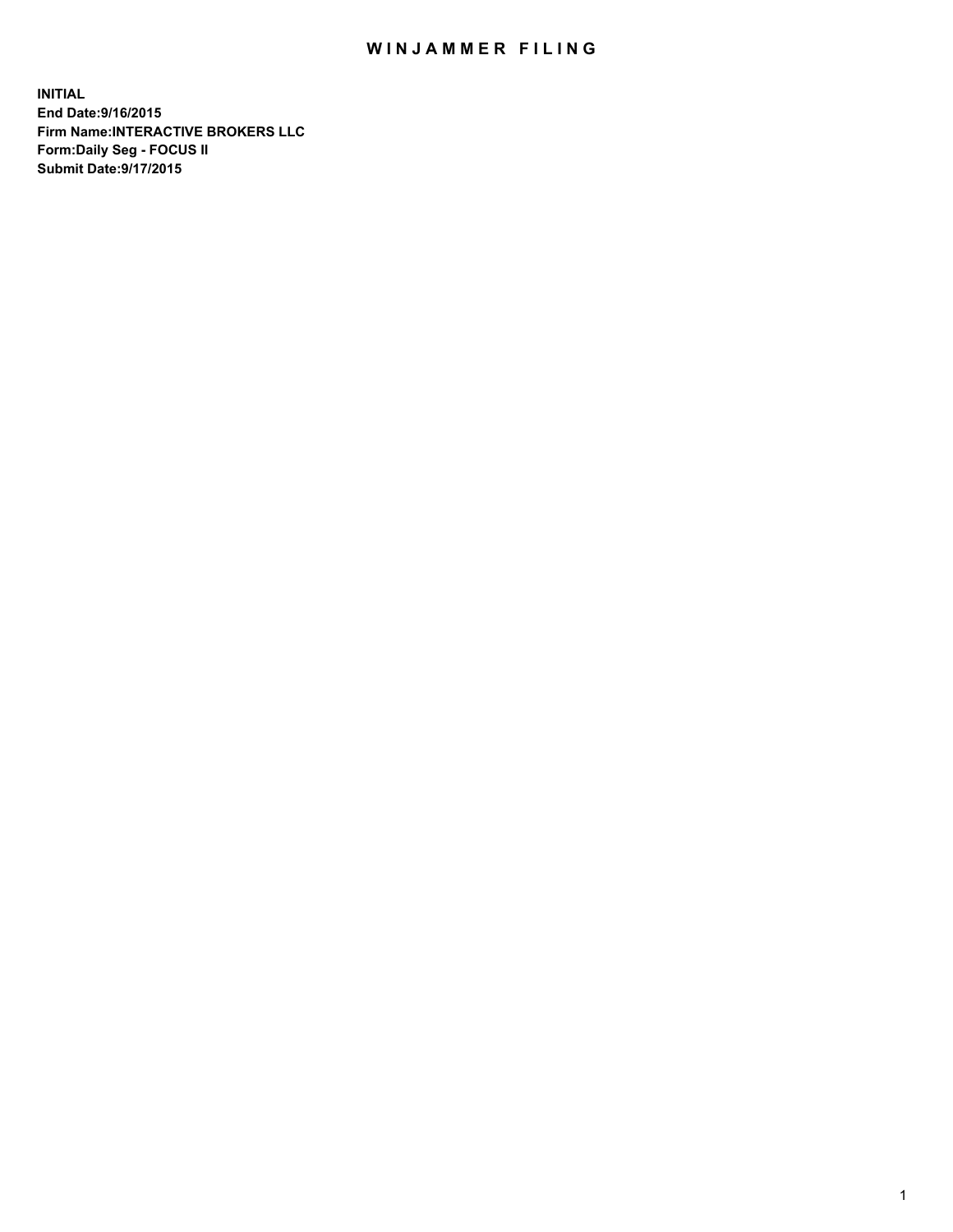## **INITIAL End Date:9/16/2015 Firm Name:INTERACTIVE BROKERS LLC Form:Daily Seg - FOCUS II Submit Date:9/17/2015 Daily Segregation - Cover Page**

| Name of Company<br><b>Contact Name</b><br><b>Contact Phone Number</b><br><b>Contact Email Address</b>                                                                                                                                                                                                                          | <b>INTERACTIVE BROKERS LLC</b><br><b>Michael Ellman</b><br>203-422-8926<br>mellman@interactivebrokers.co<br>$\mathbf{m}$ |
|--------------------------------------------------------------------------------------------------------------------------------------------------------------------------------------------------------------------------------------------------------------------------------------------------------------------------------|--------------------------------------------------------------------------------------------------------------------------|
| FCM's Customer Segregated Funds Residual Interest Target (choose one):<br>a. Minimum dollar amount: ; or<br>b. Minimum percentage of customer segregated funds required:% ; or<br>c. Dollar amount range between: and; or<br>d. Percentage range of customer segregated funds required between:% and%.                         | $\overline{\mathbf{0}}$<br>0<br>155,000,000 245,000,000<br><u>00</u>                                                     |
| FCM's Customer Secured Amount Funds Residual Interest Target (choose one):<br>a. Minimum dollar amount: ; or<br>b. Minimum percentage of customer secured funds required:%; or<br>c. Dollar amount range between: and; or<br>d. Percentage range of customer secured funds required between:% and%.                            | $\overline{\mathbf{0}}$<br>$\mathbf 0$<br>80,000,000 120,000,000<br>0 <sub>0</sub>                                       |
| FCM's Cleared Swaps Customer Collateral Residual Interest Target (choose one):<br>a. Minimum dollar amount: ; or<br>b. Minimum percentage of cleared swaps customer collateral required:% ; or<br>c. Dollar amount range between: and; or<br>d. Percentage range of cleared swaps customer collateral required between:% and%. | $\overline{\mathbf{0}}$<br>$\overline{\mathbf{0}}$<br>0 <sub>0</sub><br>0 <sub>0</sub>                                   |

Attach supporting documents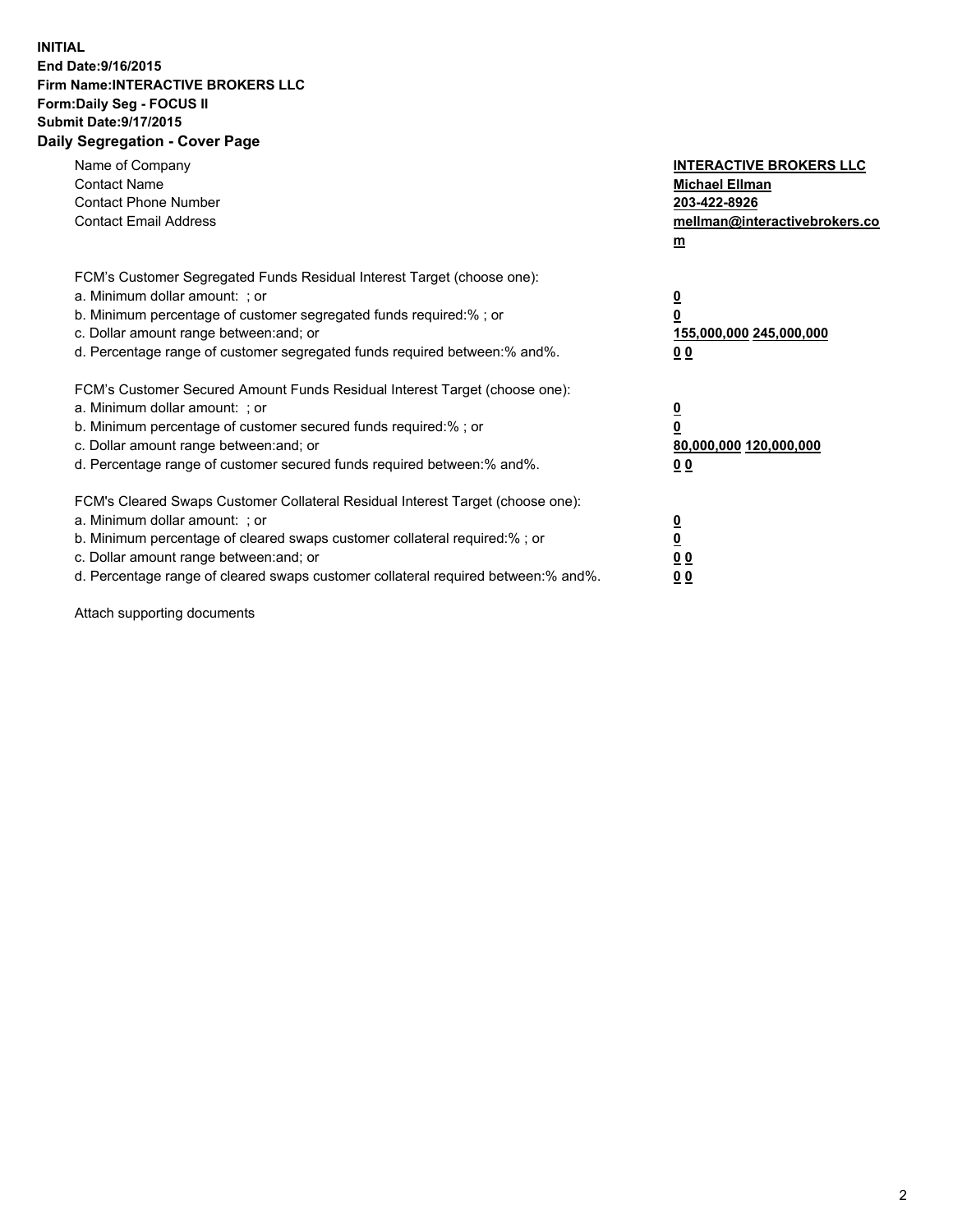## **INITIAL End Date:9/16/2015 Firm Name:INTERACTIVE BROKERS LLC Form:Daily Seg - FOCUS II Submit Date:9/17/2015 Daily Segregation - Secured Amounts**

|     | Dany Ocgregation - Oceanea Annoanta                                                         |                                   |
|-----|---------------------------------------------------------------------------------------------|-----------------------------------|
|     | Foreign Futures and Foreign Options Secured Amounts                                         |                                   |
|     | Amount required to be set aside pursuant to law, rule or regulation of a foreign            | $0$ [7305]                        |
|     | government or a rule of a self-regulatory organization authorized thereunder                |                                   |
| 1.  | Net ledger balance - Foreign Futures and Foreign Option Trading - All Customers             |                                   |
|     | A. Cash                                                                                     | 343,000,702 [7315]                |
|     | B. Securities (at market)                                                                   | $0$ [7317]                        |
| 2.  | Net unrealized profit (loss) in open futures contracts traded on a foreign board of trade   | -7,429,815 [7325]                 |
| 3.  | Exchange traded options                                                                     |                                   |
|     | a. Market value of open option contracts purchased on a foreign board of trade              | <b>52,513</b> [7335]              |
|     | b. Market value of open contracts granted (sold) on a foreign board of trade                | -56,458 [7337]                    |
| 4.  | Net equity (deficit) (add lines 1.2. and 3.)                                                | 335,566,942 <sup>[7345]</sup>     |
| 5.  | Account liquidating to a deficit and account with a debit balances - gross amount           | 257,335 [7351]                    |
|     | Less: amount offset by customer owned securities                                            | 0 [7352] 257,335 [7354]           |
| 6.  | Amount required to be set aside as the secured amount - Net Liquidating Equity              | 335,824,277 [7355]                |
|     | Method (add lines 4 and 5)                                                                  |                                   |
| 7.  | Greater of amount required to be set aside pursuant to foreign jurisdiction (above) or line | 335,824,277 [7360]                |
|     | 6.                                                                                          |                                   |
|     | FUNDS DEPOSITED IN SEPARATE REGULATION 30.7 ACCOUNTS                                        |                                   |
| 1.  | Cash in banks                                                                               |                                   |
|     | A. Banks located in the United States                                                       | 4,900,149 [7500]                  |
|     | B. Other banks qualified under Regulation 30.7                                              | 0 [7520] 4,900,149 [7530]         |
| 2.  | Securities                                                                                  |                                   |
|     | A. In safekeeping with banks located in the United States                                   | 351,804,797 [7540]                |
|     | B. In safekeeping with other banks qualified under Regulation 30.7                          | 0 [7560] 351,804,797 [7570]       |
| 3.  | Equities with registered futures commission merchants                                       |                                   |
|     | A. Cash                                                                                     | $0$ [7580]                        |
|     | <b>B.</b> Securities                                                                        | $0$ [7590]                        |
|     | C. Unrealized gain (loss) on open futures contracts                                         | $0$ [7600]                        |
|     | D. Value of long option contracts                                                           | $0$ [7610]                        |
|     | E. Value of short option contracts                                                          | 0 [7615] 0 [7620]                 |
| 4.  | Amounts held by clearing organizations of foreign boards of trade                           |                                   |
|     | A. Cash                                                                                     | $0$ [7640]                        |
|     | <b>B.</b> Securities                                                                        | $0$ [7650]                        |
|     | C. Amount due to (from) clearing organization - daily variation                             | $0$ [7660]                        |
|     | D. Value of long option contracts                                                           | $0$ [7670]                        |
|     | E. Value of short option contracts                                                          | 0 [7675] 0 [7680]                 |
| 5.  | Amounts held by members of foreign boards of trade                                          |                                   |
|     | A. Cash                                                                                     | 104,913,766 [7700]                |
|     | <b>B.</b> Securities                                                                        | $0$ [7710]                        |
|     | C. Unrealized gain (loss) on open futures contracts                                         | -2,686,953 [7720]                 |
|     | D. Value of long option contracts                                                           | 52,519 [7730]                     |
|     | E. Value of short option contracts                                                          | -56,455 [7735] 102,222,877 [7740] |
| 6.  | Amounts with other depositories designated by a foreign board of trade                      | $0$ [7760]                        |
| 7.  | Segregated funds on hand                                                                    | $0$ [7765]                        |
| 8.  | Total funds in separate section 30.7 accounts                                               | 458,927,823 [7770]                |
| 9.  | Excess (deficiency) Set Aside for Secured Amount (subtract line 7 Secured Statement         | 123,103,546 [7380]                |
|     | Page 1 from Line 8)                                                                         |                                   |
| 10. | Management Target Amount for Excess funds in separate section 30.7 accounts                 | 80,000,000 [7780]                 |
| 11. | Excess (deficiency) funds in separate 30.7 accounts over (under) Management Target          | 43,103,546 [7785]                 |
|     |                                                                                             |                                   |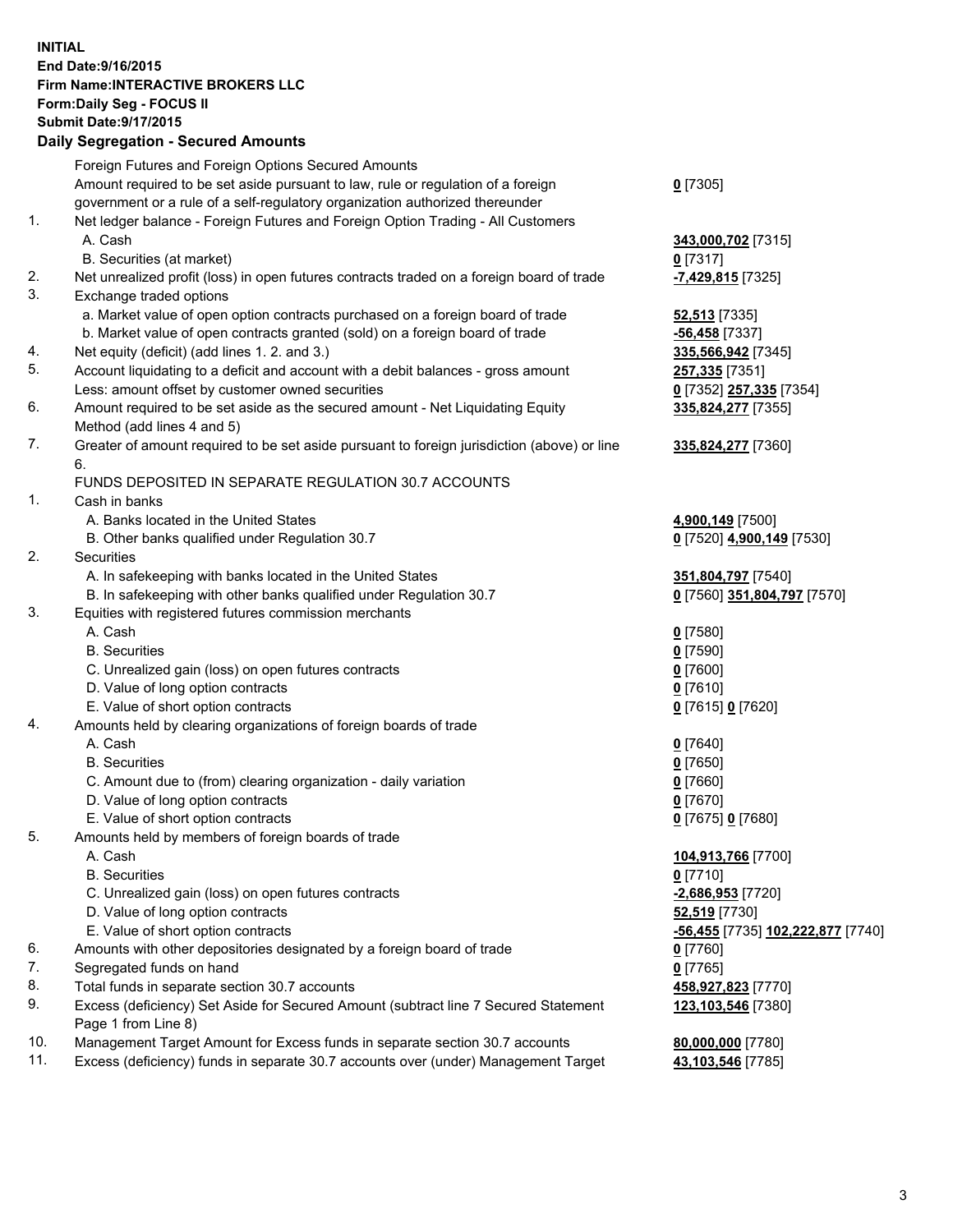**INITIAL End Date:9/16/2015 Firm Name:INTERACTIVE BROKERS LLC Form:Daily Seg - FOCUS II Submit Date:9/17/2015 Daily Segregation - Segregation Statement** SEGREGATION REQUIREMENTS(Section 4d(2) of the CEAct) 1. Net ledger balance A. Cash **2,693,106,055** [7010] B. Securities (at market) **0** [7020] 2. Net unrealized profit (loss) in open futures contracts traded on a contract market **-130,524,890** [7030] 3. Exchange traded options A. Add market value of open option contracts purchased on a contract market **88,373,892** [7032] B. Deduct market value of open option contracts granted (sold) on a contract market **-151,628,624** [7033] 4. Net equity (deficit) (add lines 1, 2 and 3) **2,499,326,433** [7040] 5. Accounts liquidating to a deficit and accounts with debit balances - gross amount **89,385** [7045] Less: amount offset by customer securities **0** [7047] **89,385** [7050] 6. Amount required to be segregated (add lines 4 and 5) **2,499,415,818** [7060] FUNDS IN SEGREGATED ACCOUNTS 7. Deposited in segregated funds bank accounts A. Cash **303,784,896** [7070] B. Securities representing investments of customers' funds (at market) **1,498,524,863** [7080] C. Securities held for particular customers or option customers in lieu of cash (at market) **0** [7090] 8. Margins on deposit with derivatives clearing organizations of contract markets A. Cash **17,653,785** [7100] B. Securities representing investments of customers' funds (at market) **953,721,787** [7110] C. Securities held for particular customers or option customers in lieu of cash (at market) **0** [7120] 9. Net settlement from (to) derivatives clearing organizations of contract markets **-11,678,311** [7130] 10. Exchange traded options A. Value of open long option contracts **88,321,932** [7132] B. Value of open short option contracts **-151,576,689** [7133] 11. Net equities with other FCMs A. Net liquidating equity **0** [7140] B. Securities representing investments of customers' funds (at market) **0** [7160] C. Securities held for particular customers or option customers in lieu of cash (at market) **0** [7170] 12. Segregated funds on hand **0** [7150] 13. Total amount in segregation (add lines 7 through 12) **2,698,752,263** [7180] 14. Excess (deficiency) funds in segregation (subtract line 6 from line 13) **199,336,445** [7190] 15. Management Target Amount for Excess funds in segregation **155,000,000** [7194] 16. Excess (deficiency) funds in segregation over (under) Management Target Amount **44,336,445** [7198]

Excess